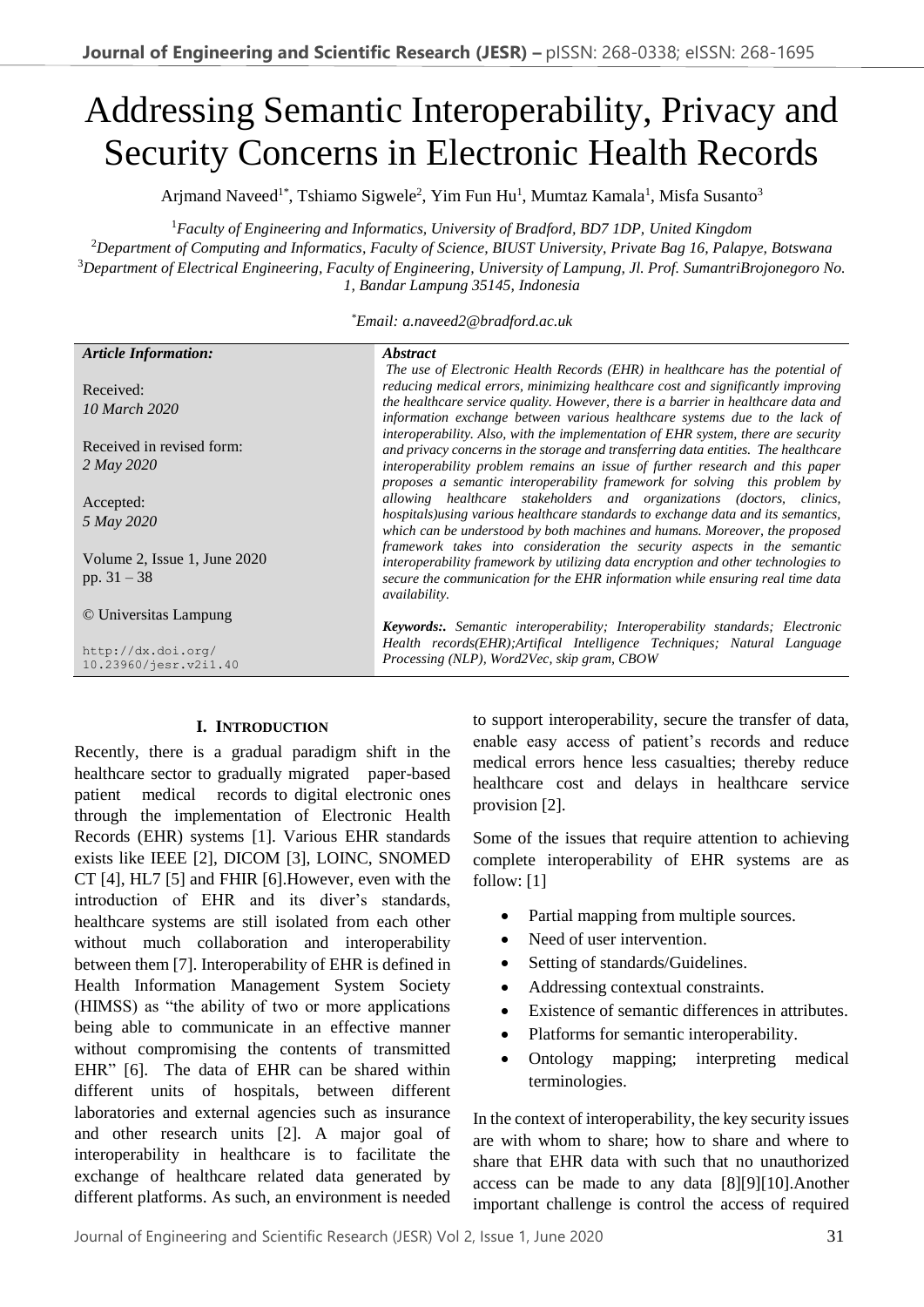data to only authorized person [11]. Moreover, ensuring confidentiality and privacy of patient's sensitive health data shared within the departments of one hospital as well as between different hospitals is another challenge to be addressed. Hence, there is a need to define a framework that addresses both the interoperability and security issues in electronic health records [12]. In this paper, a semantic interoperability framework for solving the healthcare interoperability problem is proposed. The framework allows different healthcare organizations and users (doctors, clinics, hospitals) to exchange data and its semantics that can be understood by both machines and humans. In addition, the proposed framework takes into consideration the security aspects of the semantic interoperability framework by utilizing data encryption and other technologies framework to secure the communication for the EHR information exchange while ensuring real time data availability. The paper is structured as follows, Section 2 describes the related work in terms of Healthcare interoperability and the security measures in EHR. Sections 3 describe the proposed Interoperability framework including the encryption algorithm together with malicious traffic filtering model. Finally, Section 4 gives the concluding remarks.

## **II. MATERIALS AND METHODS**

*A. Related Work:*

## *1 Interoperability:*

Authors in [11]explained that achieving semantic interoperability required user intervention, thus limiting the possibility of controlling and managing secured sharing of EHRs dynamically. Syntactic interoperability on the other hand has low-level technical issues such as formats, schema and protocols that can be resolved using various techniques and approaches. Semantic interoperability requires different levels of integration in inter as well as intra organizations and is difficult to obtain. Also, it is observed that healthcare domain exhibits data having high sensitivity in terms of required security. Moreover, the need of EHR security differs from person to person or case to case. Hence, a dynamic and robust technique or approach must be appropriately selected for permitting secured sharing of sensitive health data in disparate interoperable healthcare domain. Authors in [13][14], developed a model based on ontology for interoperability between heterogeneous systems, focusing on modelling, structuring, representing data along with interoperability. There are various ways to model and represent data, however, they lack in providing full interoperability. Authors in [15]argued

that EHR solutions were complex, spanning multiple specialties and domains of expertise. Furthermore, these systems required to handle clinical concepts, temporal data, documents, and financial transactions, which would lead to a large code base being tightly coupled with data models and inherently hard to maintain. These difficulties can greatly increase the cost of developing EHR systems, resulting in a high failure rate of implementation, and threatening investments in this sector. Moreover, due to the wide variance in the level of details across different settings, data exchange is becoming a serious problem, further increasing the cost of development and maintenance. Authors in [16][17]stated that Semantic interoperability is of prime importance for healthcare systems to communicate with each other and provide better healthcare facilities to patients. Ontology matching tools were proposed to resolve data level heterogeneities between different healthcare standards and achieve message schema level conversion. Services based on ontology matching helps healthcare systems to communicate with any other system. Therefore, focus will be on working towards establishing more accurate mapping services and more detail level interaction study of existing healthcare Standards mapping services based on Service Oriented Architecture (SOA).Authors in [18] presented an architectural model with an agent–based middleware to enhance collaborative virtual environments with interaction interoperability facilities. The heterogeneity of user interfaces was handled through an interface standardization performed at a middleware level, so each user is able to choose his favorite coupling of input device and interaction technique to perform an interaction task.

## *2 Security:*

Authors in [19] proposed a new way to provide data security, privacy and authentication on different cloud models, especially in public cloud model by placing a new layer between client and service provider. The paper used the asymmetric public key cryptography algorithm with key management to provide and ensure the authentication between client and service provider as well as data encryption. However, this did not resolve the challenge of maintaining patient privacy, when contents can be accessible from multiple devices like smart phones/tablets, PCs and iPod etc. Authors in [20], utilized attributes based encryption to store and securely access the patient records on a public server. The proposed solution focused on enhancing privacy, enabling scalability of key management, flexible access of data to data owners and public users, policy updates and revocation of users. The authors argued that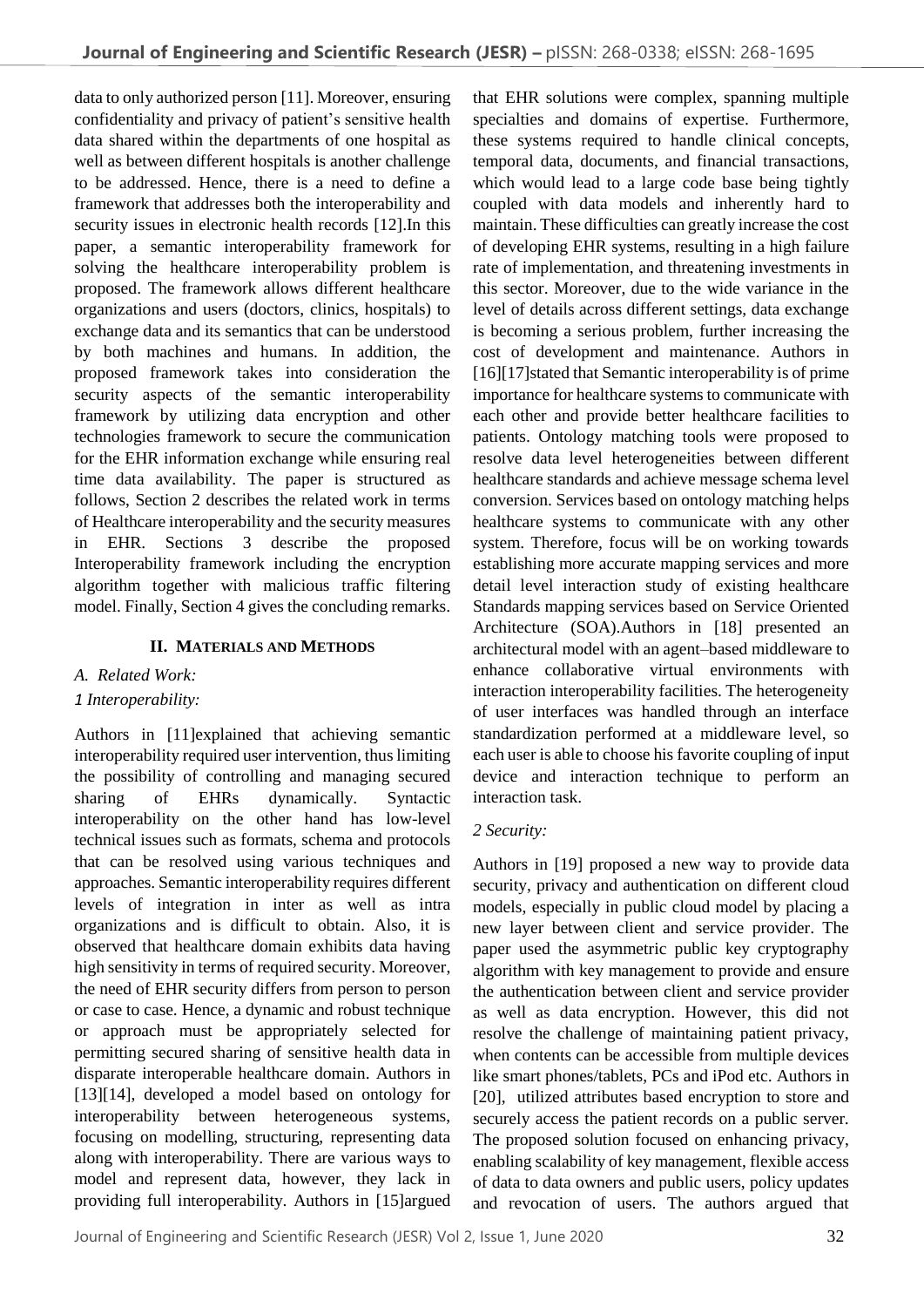attributes-based encryption would provide more access control over data as compared to the role-based encryption and proposed using homomorphism split key encryption to verify trustworthiness of system in the future. Authors in [21] proposed a novel framework for sharing personal health records securely in cloud environment. They divided personal health records into multiple domains and described multiple types of Personal Health Records (PHR) owner scenarios to reduce the complexity of key management. The main idea behind their framework was to use attribute predicated encryption technique to encrypt personal health record file and access to the file is made available to the users. Although the paper mentioned that the key distribution would be managed by an application logic server, it is very unclear, how keys would be generated and shared among stakeholders. Authors in [22] proposed a novel patient centric framework and a mechanism for data access control to PHRs stored in semi-structured servers. The authors claimed that the proposed scheme was more efficient than other methods since its cipher text size, public and private key size was smaller, easier to generate and more cost effective. The authors proposed to combine other privacy-enhancing techniques with cryptographic techniques to enhance the efficiency to address the security and privacy issue of PHR systems. Authors in [23] reviewed different access models which were designed to resolve patients' privacy issues facing the EHR systems and showed that most of the work being done was based on the extension of Role Based Access Control (RBAC) to achieve privacy and security in healthcare. To improve trust between patient and EHR system, patient consent was incorporated as an integral part of EHR component. Authors in [24] presented continuous and transparent access control framework consisting of three core components: adaptive authentication, risk analysis, and data transparency mapped with Role Based Access Control. The adaptive authentication component validates the user through behavior profiling; risk analysis measures the amount of risk in user data access and data transparency allows patients and administrators to monitor data consumption and detect deviation from patient consent. Authors in [25] proposed a framework that mitigated both security and privacy risks in healthcare which in turn increased the confidentiality and integrity of patient's information and also access to health information. The framework took into consideration the security of health-related information during syntactic and semantic interoperability. In addition, the framework incorporated an audit trail system to monitor the activities and transactions in the system. In [26] and

[27] the Health Insurance Portability and Accountability Act (HIPAA) and international standards published by the International Organization for Standardization (ISO) were compared. HIPAA is an integrated act to provide confidentiality, integrity and accessibility of EHR in the US, whereas ISO standards such as ISO 20000,ISO 27001 have been used for security of EHR.In parallel with widespread use of information technology, electronic attacks may affect the important terms of EHR; these attacks may change personal information without permission. Privacy of EHR is very important but since they include health information from different systems and organizations, there is a risk of security of personal records and system fails to provide security. ISO20000 and ISO27001 are used to provide information security in health sector and relevant laws and by laws are referred for sanction. HIPAA laws can be given international standard form like ISO standards and establishing integrated laws like HIPAA will provide maximum security for EHR.

#### *B. Proposed Interoperability Framework*

In view of the deficiencies of the different interoperability mechanisms reviewed above, a framework that deals both with the security and semantic interoperability of EHR is proposed in this paper. The proposed framework combine a Hierarchal based approach and a Similarity based approach so that both issues can be resolved. Users of the proposed framework can be patients. The framework is divided into 4 layers as shown in **Figure**1 below.

**Layer 1- Data layer:** The first layer manages data in the cloud. This layer contains repositories to store data related to EHR from hospitals. All information in documents like patient information, EHR's and other system of records located on cloud will be stored here. On this layer, MySQL database is used to store data.

**Layer 2- Syntactic Interoperability Layer***:* This layer will define all the archetypes related to the different kinds of data such as blood pressure and Syntactic separation of the EHR data. This means that data is extracted from the database from first layer and separated into various subcategories such as clinical, personal, and financial and research related data into meaningful entities. Fast Healthcare Interoperability Resource (FHIR) [28] is used here.

**Layer 3- Semantic Interoperability Layer:** This layer will define all the repositories to store archetypes and is responsible for semantic interoperability of the EHR dataset. This layer is divided into two subcategories, model of use and model of meaning. Model of use include generic information model and data structure of healthcare data. Model of meaning include different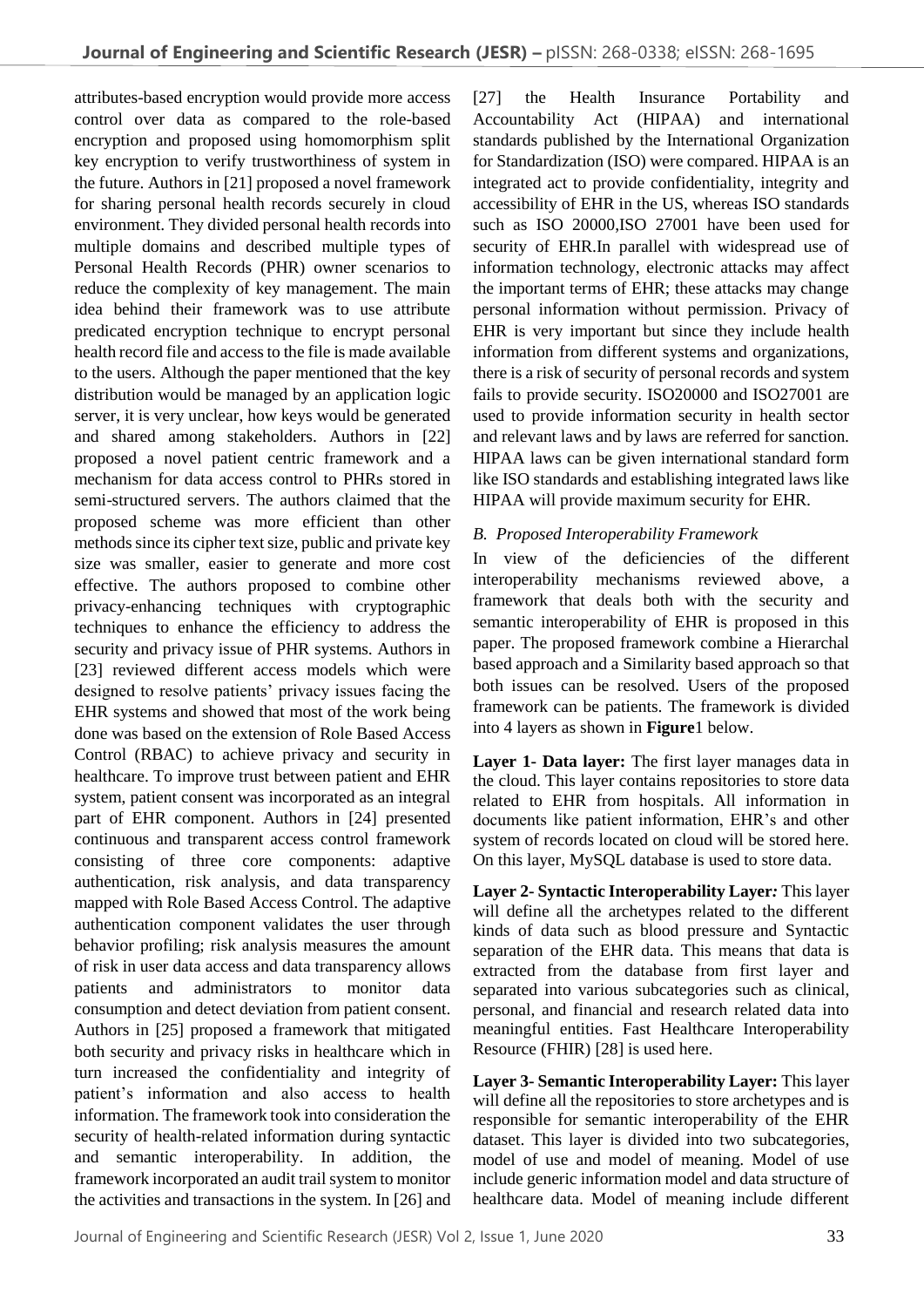health terminologies and for this we will use SNOMED CT standard [29] and domain level and top-level ontology will be treated here. For semantic interoperability, the similarity analyzer is very important and is placed with the cloud based EHR. Similarity analyzer performs various functions such as data structuring, data mapping, data modeling and conflict removal. Data is structured into various archetypes which provide specific information about an object such as blood pressure. Different types of conflicts are removed from the data to model data into common types which can be interpreted by different stakeholders. The similarity analyzer is fully explained in the part B of this section.

## **Layer 4: Data Exchange Layer:**

This layer defines how the data will be transferred to different stakeholders. Archetypes specify the design of the clinical data that a Health Care Professional needs to store in a computer system. Archetypes enable the formal definition of clinical content by domain experts without the need for technical understanding. These conserve the meaning of data by maintaining explicitly specified and well-structured clinical content for semantic interoperability. These can safely evolve and thus deal with ever-changing health knowledge using a two-level approach.





#### *C. Similarity Analyser for Semantic Interoperability:*

Data interoperability goal is achieved when heterogeneous systems problems are resolved through ontology matching and through accurate mapping file generation and it helps in clinical message conversion

from one standard to another. Healthcare standards play an important role in achieving interoperability between EHR systems [30]. Each healthcare system has its own goals and objectives. These include:

- **HL7**: Related to messaging.
- **SNOMED CT**: Related to terminologies [31].
- **Open EHR and HL7 CDA**: Clinical information and patient records.
- **DICOM**: Digital imaging and communication in medicine that is related to imaging and communication in medicine [32].

Two organizations are interoperable, if they are complaint with the same standards. Problem arises when different healthcare system uses different standards e.g. Open EHR complaint system cannot directly communicate with HL7 complaint system.

For this problem one solution is ontology mapping which is the process of eliminating the terminological and conceptual conflicts and discovering similarities and for this purpose similarity analyzer is introduced in our proposed framework and AI mapping techniques are used in similarity analyzer. So, by using AI mapping, we can standardize clinical data records quickly and efficiently.

## *Working of Similarity Analyser Using AI:*

Similarity analyzer performs various functions such as data structuring, data mapping, data modeling and conflict removal. Data is structured into various archetypes which provide specific information about an object such as blood pressure. Different types of conflicts are removed from the data to model data into common types which can be interpreted by different stakeholders in healthcare. So, the main task of similarity analyzer is that it takes the query from one hospital, analyze the standard or variation and then convert it into a standard format and reply back the required information in the desired standard.

For this purpose, the EHR data is classify into following types.

- Numeric Data.
- Textual Data.
- Images.

## *Numeric Data:*

For numeric data variations, we use Rule Based technique to convert the numeric data from one format to another. A simple example is that one hospital can use the patient's date of birth format like D/M/Y and the other hospital use the format like M/D/Y, so for this problem, Rule Based technique is used which work according to the query and convert the numeric data into desired format.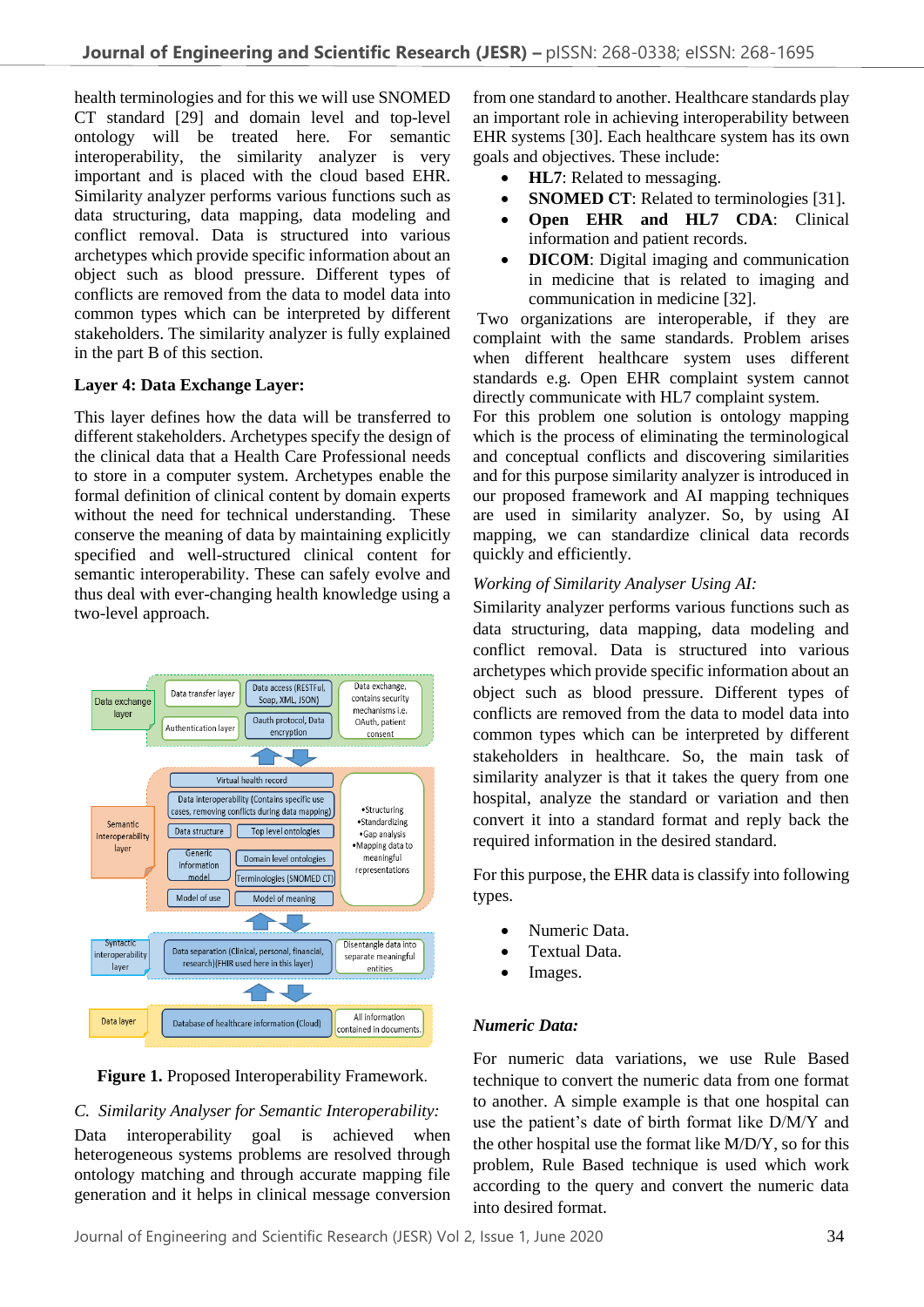## *Textual Data:*

For Textual data, we classify data into two main components. One is **unstructured data** like physical examination reports, clinical laboratory reports, doctor's notes, summaries and other one is **medical terminologies**.

For unstructured data, Natural Language Processing (NLP) technique is used. NLP extract information from unstructured data and converts it into supplement and enriched structured medical data. NLP technique target at unstructured textual data and convert it into machine readable structured data by using Machine Learning (ML) techniques.

An NLP pipeline comprises of two main components. (1) Text processing and (2) classification. Through text processing, the NLP identifies the series of disease relevant keywords in the clinical notes, clinical laboratory notes based on patient's history database and then further analysis can be done on the reports and then these relevant keywords then enter and enrich the structured data and help in clinical decision making.

For Medical Terminologies, proposed similarity analyzer will use the Word2Vec AI technique.Word2Vec technique embed the words .Machine learning and deep learning cannot access text directly ,so we need some sort of numeric representation so that the algorithm ca process the data. In simple machine learning techniques, relationship between words cannot be reserved, so Word2Vec technique is used to embed the words. Word2Vec is used to generate word embedding in a given text corpus. Word embedding means mapping of word in a vector space. So, it preserves the relationship between words and deals with addition of new words in a vocabulary. The main objective is to cause the words that occur in similar context to have similar embedding. Two algorithms CBOW and Skip gram are used to generate vectors from words. CBOW predicts the target words from context and Skip gram algorithm is used to predict the context words from target. So, to improve the accuracy, we have to increase the training datasets, vector dimensions and window size but the drawback is that it increases the time duration.

#### *Images:*

For images processing, our proposed similarity analyzer use auto encoder technique which is a deep learning technique in which we add the images of different disease and then if there is a query arrived then it can predict the similarity in an unsupervised manner.

#### *D. Proposed Security Framework:*

Our proposed security framework utilizes simple access control techniques such as passwords and PIN to limit access to patient information to authorized individuals, for example the patient's doctors or nurses. For encryption, the symmetric block chain cipher Advanced *Encryption Standard (AES)* is used to protect classified EHR data from various health entities with different standards before storing data into the cloud repository as shown in **Figure** 2.



**Figure 2.** Adopting AES as a security measures in proposed interoperability Framework.

In addition to data encryption, a model is proposed for filtering out malicious traffic from accessing the EHR data. The proposed security model is shown in **Figure** 3**.** The proposed security model has two main environments: Network Environment and Cloud Environment.

**Network Environment** is a comprehensive security framework to assess the network traffic which contain healthcare traffic having health related data and allow only legitimate users and deny others. Data can be collected by using different simulators and software like wire shark, Fire eye etc.

**Cloud Environment** combines both static and dynamic filtering capabilities. The process involves examining the behavior of the traffic in the cloud environment based on the originating sources and assigning them the entry points as illustrated in below **Figure** 3. The points are assigned based on or malicious traffic patterns and access to the resource is restricted if allotted points cross the threshold, which is specified according to the availability of the resource accessed. This enables the creation of a pool of all the restricted nodes. The restricted nodes can be taken out from the pool and access is granted when the desired resource becomes available. This technique allows a resource over the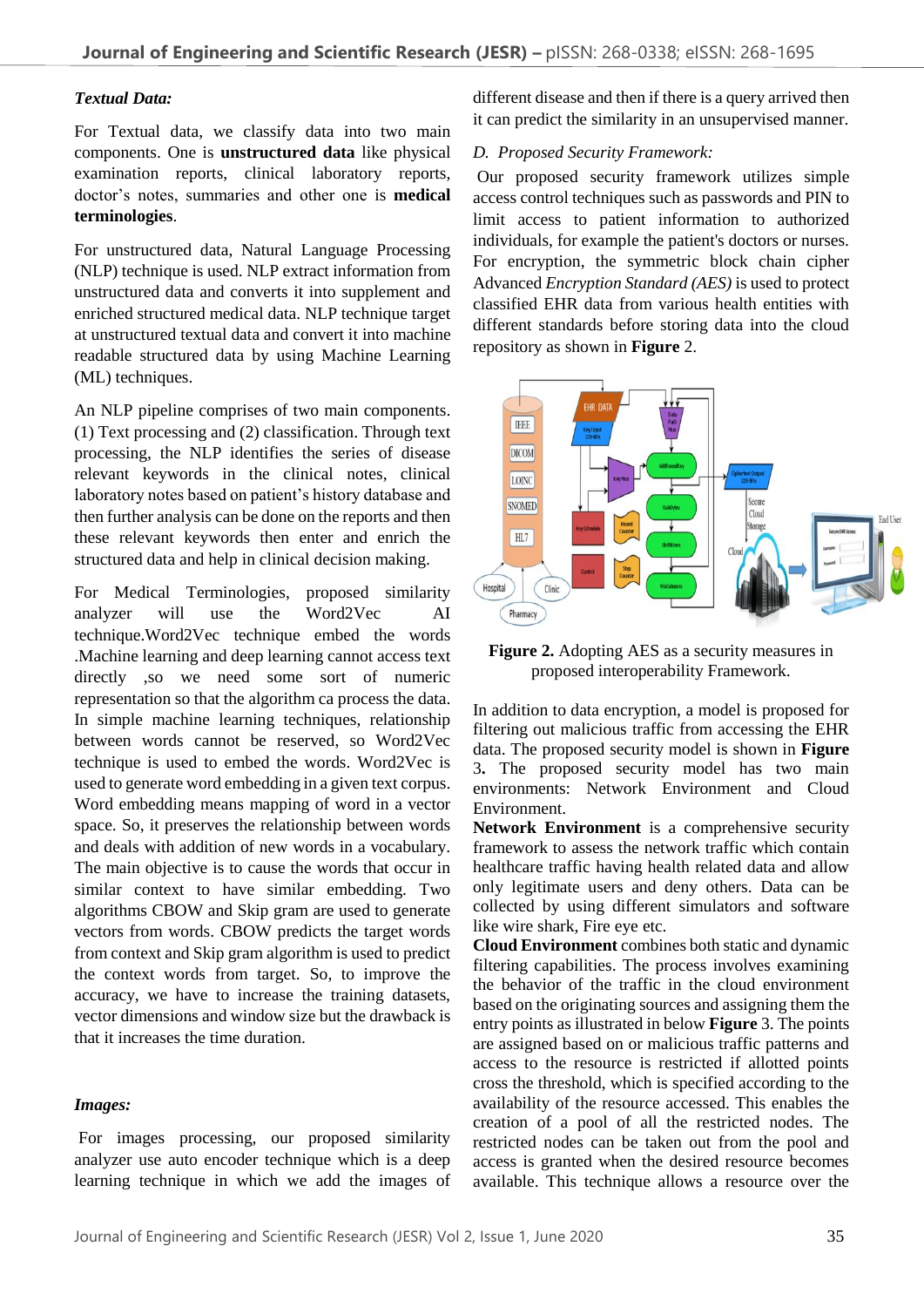network to differentiate between legitimate and illegitimate users.



**Figure 3.** Proposed Security Model for filtering malicious traffic from accessing EHR data.

#### **III. RESULTS AND DISCUSSIONS**

In this section, we provide experiments using our similarity algorithm based on Word2Vec AI technique. The experiment is performed in python language .In our initial experiment, the dataset of diseases with their symptoms is used and we used Euclidean distance algorithm, with Word2Vec two algorithms CBOW and Skip gram to find out the semantic similarity for the word disease "pneumonia". Results are shown in the Table 1. We concluded that as we added the symptoms, the accuracy improves and it is shown in the table that skip gram provides high accuracy and there are more chances to predict the similar words related to the given disease.

**Table 1** Word2Vec word similarity for the word pneumonia

| Similar Word      | <b>CBOW</b> | Skip<br>Gram |
|-------------------|-------------|--------------|
|                   | Accuracy    | Accuracy     |
| decreased         | 0.98        | 0.99         |
| translucency      |             |              |
| Cough             | 0.86        | 0.97         |
| Infection         | 0.81        | 0.87         |
| Lung-nodule       | 0.79        | 0.80         |
| <b>Bronchitis</b> | 0.75        | 0.79         |

#### **IV. CONCLUSIONS**

In healthcare, semantic interoperability has prime importance and achieving semantic interoperability needs user intervention, therefore, the possibility of controlling and managing secured sharing of EHR is limited. Semantic interoperability requires different levels of interaction within the organization as well as outside the organization, which is very difficult to

achieve. In addition, healthcare data is highly sensitive and required high level security, which may vary from person to person and from organization to organization. Our proposed a framework aims to resolve both issues Our proposed similarity analyzer help in overcome the issue of semantic interoperability during the exchange of the electronic health records between organizations using AI techniques. We proposed that the semantic interoperability is required in terms of numerical, textual, and images-based information. We provide detailed assessment of two Word2Vec algorithm CBOW and Skip Gram to find the semantic similarity of the numerical and textual based disease dataset and show their accuracy. The future work includes the implementing of the semantic interoperability in our proposed framework based on the images in the electronic health records.

#### **REFERENCES**

- [1] C. Park, J. Lim, and S. Park, "ISO / IEEE 11073 PHD Standardization of Legacy Healthcare Devices for Home Healthcare Services" in IEEE International Conference on Consumer Electronics(ICCE), pp. 547–548, 2011.
- [2] I. S. O. I. Standards, "Design and Development of a Ubiquitous Healthcare Monitoring System Based on Android Platform and,",in IEEE International Conference on Consumer Electronics (ICCE), no. 61302033, pp. 1165–1168, 2016.
- [3] R. D. Sriram, S. Member, and B. Lide, "The Role of Standards in Healthcare Automation",in IEEE International Conference on Automation Science and Engineering, pp. 79–82, 2009.
- [4] S. Paraiso-medina, D. Perez-rey, A. Bucur, B. Claerhout, and R. Alonso-calvo, "Semantic Normalization and Query Abstraction Based on SNOMED-CT and HL7 : Supporting Multicentric Clinical Trials,"in IEEE Jouranal of Biomedical and Health Informatics , vol. 19, no. 3, pp. 1061–1067, 2015.
- [5] T. M. Alenazi and A. A. Alhamed, "A Middleware to Support HL7 Standards for the Integration between Healthcare Applications,",in IEEE international Conference on Healthcare Informatics, 2015.
- [6] D. H. Interoperability, "Digital Healthcare Interoperability,",in www.novartisfoundation.org/sites, October, 2016.
- [7]. Y. Yang, X. Liu, and R. H. Deng, "Lightweight break-glass access control system for healthcare internet-of-things," IEEE Trans. Ind. Informatics, vol. 14, no. 8, pp. 3610–3617, 2018.

Journal of Engineering and Scientific Research (JESR) Vol 2, Issue 1, June 2020 36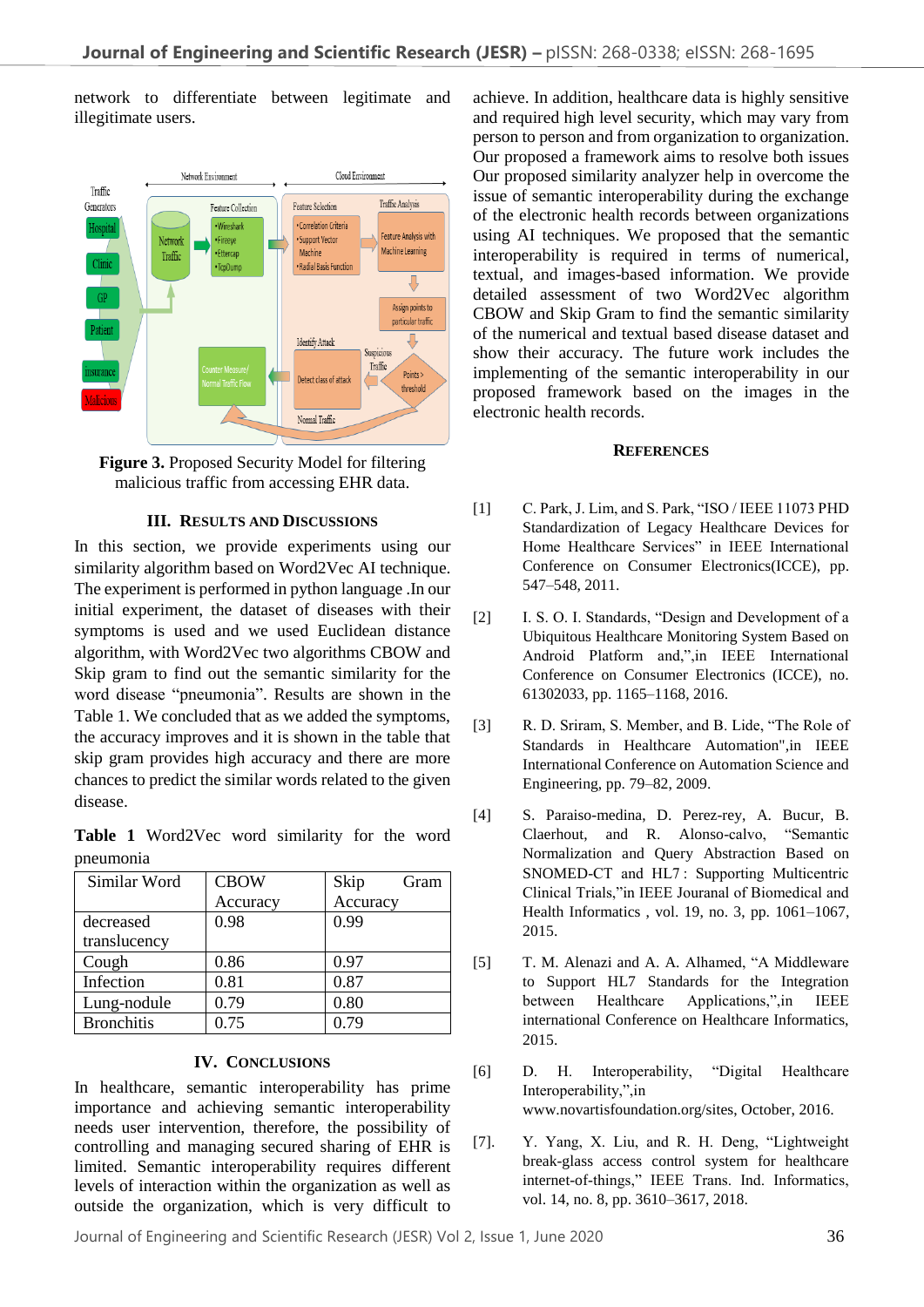- [8] C. Techapanupreeda and R. Chokngamwong, "Accountability for Electronic-Health Systems,"in IEEE Region 10 Conference(TENCON), 2016.
- [9] N. K. Jha, "Smart healthcare," 2018 IEEE International Conference on Consumer Electronics., p. 1, 2018.
- [10] A. Abbas, S. U. Khan, and S. Member, "A Review on the State-of-the-Art Privacy-Preserving Approaches in the e-Health Clouds,"in IEEE Journal of Biomedical and Health Informatics, vol. 18, no. 4, pp. 1431–1441, 2014.
- [11] S. Bhartiya, D. Mehrotra, and A. Girdhar, "Issues in Achieving Complete Interoperability while Sharing Electronic Health Records," Procedia - Procedia Comput. Sci., vol. 78, no. December 2015, pp. 192– 198, 2016.
- [12] Y. Zhang, D. Zheng, and R. H. Deng, "Security and Privacy in Smart Health : Efficient Access Control,"in IEEE Internet of Things Journal, vol. 5, no. 3, pp. 2130–2145, 2018.
- [13] Z. Bouanani-oukhaled et al., "Ontological Model for EHR interoperability To cite this version : HAL Id : hal-01457845 Ontological Model for EHR interoperability,"in Conference on Informatics,Management and Technology in Healthcare, 2017.
- [14] R. R. Rao, "Ontology based semantic representation for Public Health data integration,"in IEEE International conference on Healthcare Informatics ,pp. 357–362, 2014.
- [15] S. S. El-Atawy and M. E. Khalefa, "Building an Ontology-Based Electronic Health Record System," Proc. 2nd Africa Middle East Conf. Softw. Eng. - AMECSE '16, no. May 2016, pp. 40–45, 2016.
- [16] W. A. Khan and S. Lee, "Achieving Interoperability among Healthcare Standards : Building Semantic Mappings at Models Level," Icuimc, 2012.
- [17] J. Li, "A Service-Oriented Approach to Interoperable and Secure Personal Health Record Systems,"in IEEE Symposium on Service -Oriented System Engineering(SOSE), pp. 38–46, 2017.
- [18] M. Ciampi, L. Gallo, A. Coronato, and G. De Pietro, "Middleware Mechanisms for Interaction Interoperability in Collaborative Virtual Environment,2010.
- [19] A. Jha and M. C. Sunil, "Security considerations for Internet of Things."in http://pdfc,Semantic Schloar.org/ in Secirity Considerations of Internet of Things,Technology Service,2015.
- [20] M. Chase, "Multi-authority Attribute Based Encryption," Proc. 4th Conf. Theory Cryptography.,

vol. 4392, pp. 515–534, 2007.

- [21] A. S. Azeemuddin and A. Majeed, "Achieving Secure Personal Health Records Using Encryption in Cloud Abstract ", in International Journal of Professional Engineering Studies, vol. IV, pp. 134– 137,2014..
- [22] V. Mini and J. A. Celin, "A Homomorphic Encryption Technique for Scalable and Secure Sharing of Personal Health Record in Cloud Computing,"in International Journal of Computer Applications, vol. 67, no. 11, pp. 40–44, 2013.
- [23] M. Ehsan Rana, M. Kubbo, and M. Jayabalan, "Privacy and Security Challenges Towards Cloud Based Access Control in Electronic Health Records."in Asian Journal of Information Technology, 2017.
- [24] M. Jayabalan and T. O. Daniel, "Continuous and Transparent Access Control Framework for Electronic Health Records : A Preliminary Study,"in 2<sup>nd</sup> International Conference on Information Technology,Information System and Electrical Engineering(ICITISEE), pp. 165–170, 2017.
- [25] M. Habiba, S. Workforce, M. Injamamul, and I. Kashem, "A Framework for Providing Security to Personal Healthcare Records,"in International Conferenceon Networking System and Security(NSysS), 2017.
- [26] O. E. Par and E. Soysal, "Security Standards for Electronic Health Records," 2012 IEEE/ACM Int. Conf. Adv. Soc. Networks Anal. Min., pp. 815–817, 2012.
- [27] J. Li, "Privacy Preserving Data Analysis in Mental Health Research,"in IEEE International Conference on Big Data , 2015.
- [28] M. L. Braunstein, "Patient Physician collaboration on FHIR (Fast Healthcare Interoperability Resources)," 2015 Int. Conf. Collab. Technol. Syst. CTS 2015, pp. 501–503, 2015.
- [29] C. Martinez-Costa, M. C. Legaz-Garcia, S. Schulz, and J. T. Fernandez-Breis, "Ontology-based infrastructure for a meaningful EHR representation and use," 2014 IEEE-EMBS Int. Conf. Biomed. Heal. Informatics, BHI 2014, pp. 535–538, 2014.
- [30] B. Silverajan and J. Jiménez, "Implementation Experiences of Semantic Interoperability for RESTful Gateway Management,"in IoT Semantic Interoperability Workshop, pp. 1–4, 2016.
- [31] K. Rosenbeck and M. Hummeluhr, "An Empirical Approach to Enhancing Terminology Binding – An HL7 FHIR,"in www.ncbi.nlm.gov/pubmed/2967952, 2018.

Journal of Engineering and Scientific Research (JESR) Vol 2, Issue 1, June 2020 37